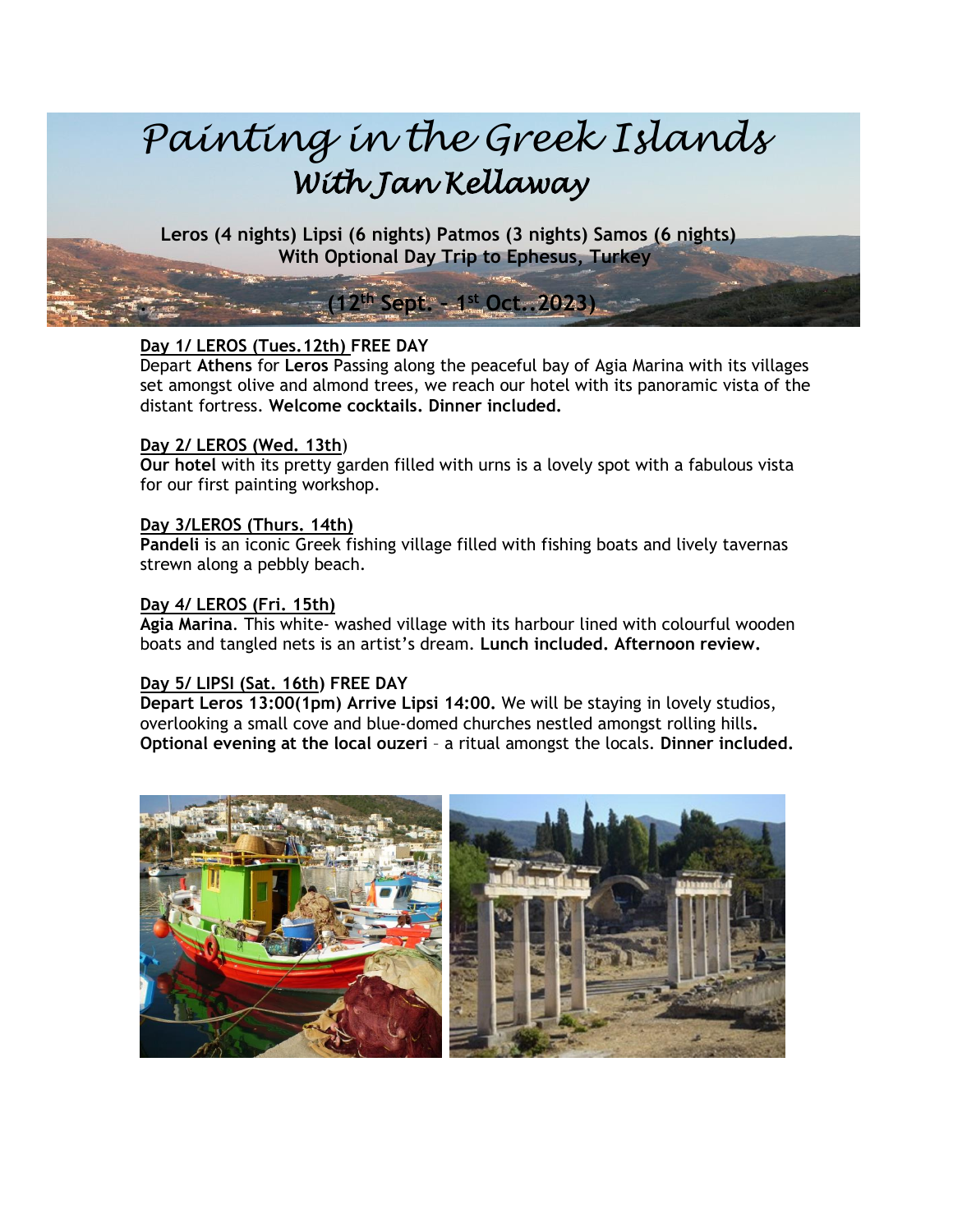## **Day 6/ LIPSI (Sun. 17th)**

**Plati Yialos**. This stunning bay is surrounded by olive trees and wandering geese and is an idyllic location for our painting session.

**Optional wine and cheese tasting at award -winning winery.**

## **Day 7/ LIPSI (Mon. 18th)**

**Katsadia:** Small farms and orchards grace the countryside dotted with blue-domed churches leading to the protected cove of Katsadia, sheltered by bamboo reeds.

### **Day 8/ LIPSI (Tues. 19th) FREE DAY**

**Optional boat trip** to the tiny hidden gems of **Arki and Marathi.** These two lovely islands are inhabited by a handful of fishermen. On the way, we will pull up at secluded turquoise bays, where we will have the chance to swim off the boat.

#### **Day 9/ LIPSI (Wed. 20th)**

**The main village,** with its colourful boats and church is an iconic Greek island scene. **Dinner included.**

## **Day 10/ LIPSI (Thurs. 21st)**

**Enjoy capturing the vista of the turquoise bay** with it's blue-domed churches. **Afternoon critique.**

## **Day 11/ PATMOS (Fri. 22nd)**

**Depart Lipsi 10:00. Arrive Patmos 10:30**. Our hotel is right in the centre of town surrounded by all the fabulous shops, tavernas and beaches**.** The late afternoon light illuminating the Old Town crowned by its monastery, is magical. **Dinner included**

#### **Day 12/ PATMOS (Sat 23rd)**

**Chora:** The world-wide fame of the Cave of the Apocalypse and the Monastery of St. John attract pilgrims from all over the world. **Chora,** the Old Town,with its' labrynth of narrow meandering laneways crisscrossed by stone arches ,is superb!